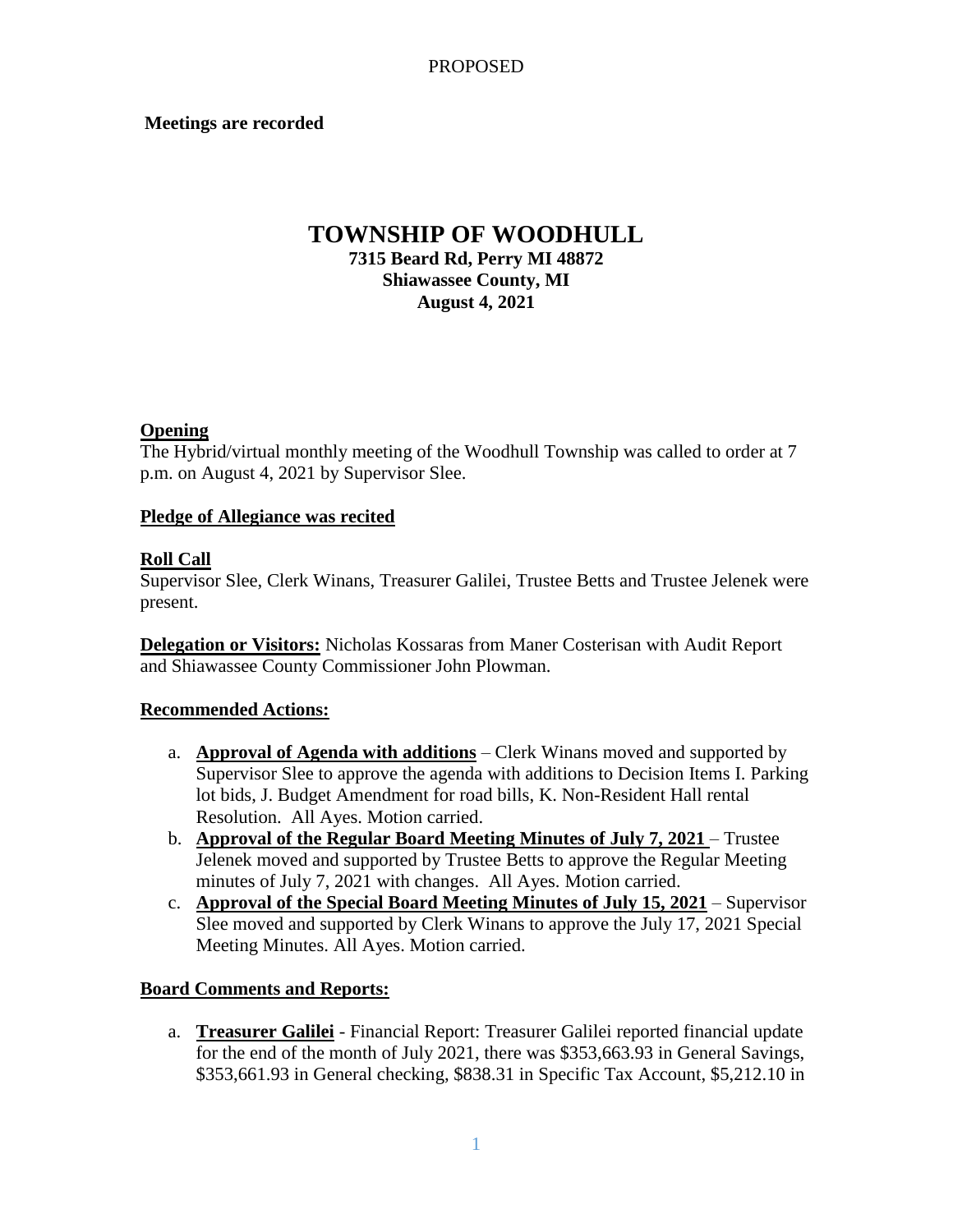## PROPOSED

Park Savings. \$71,273.72 in Cemetery Fund, Horizon Savings \$53,107.44, and 3 CD's totaling \$169,127.35. Total of Accounts \$1,011,884.78 Subject to audit.

- b. **Clerk Winans** Clerk Winans brought forward information on the upcoming special election to be held November 2, 2021 for Perry School District.
- c. **Supervisor Slee** Supervisor Slee reported on the sidewalks in Shaftsburg, a stop sign being considered for Dunn Rd. Consumers Energy agreeing to asphalt Braden rd. at the project site.
- d. **Trustee Betts** Trustee Betts reported on the repair work being done on the Township Office Building.
- e. **Trustee Jelenek** Trustee Jelenek reported on the damaged gravestone at Graham cemetery from recent storms.

## **Committee Reports:**

**Fire & Ambulance:** Rick Betts reported for the month of June 2021. Woodhull TWP 16 fire calls, 4 Ambulance calls. Total LSW Fire runs for the 2021 year was 284. Total Ambulance runs 101.

**Planning Commission:** No meeting to report on.

**Park Commission:** Chairman Cathy Provines reported on the new additions to the park including the food pantry and possible library pantry being installed. **FOIA Report** – Supervisor Slee reported on 1 FOIA for July 2021.

**Public Comments:** Call to Public was opened at 8:23 p.m.; closed at 8:25 p.m. Questions brought forth on cemetery maintenance.

# **Decision Items:**

a. **Bills:** Clerk Winans reported the payroll for the month of July totaled \$13,181.66 using check #'s 27598 thru 27615. The August bills in the amount of 6,867.96 using checks #'s 27616 thru 27626 and 3 auto pay bills.

Clerk Winans moved and Trustee Betts supported to pay the August bills as presented. Roll call vote was taken. Slee, yes; Betts, yes; Jelenek, yes; Winans, yes; Galilei, yes. Motion carried.

b. **Approve conflict of Interest Policy for receipt of ARPA funds:**

Clerk Winans moved and supported by Treasurer Galilei to approve the Conflict of Interest Policy for receipt of ARPA funds.

Roll call vote was taken. Jelenek, yes; Winans, yes; Betts, yes; Galilei, yes; Slee yes. Motion carried.

- c. **Approve meeting time and date of Renewal of Ambulance Assessment:** Clerk Winans moved and supported by Treasurer Galilei to approve the meeting time and date of Renewal of Ambulance Assessment to be October 6, 2021 at 6:00 PM. All in favor. Motion carried.
- d. **Approve meeting time and date to Spread Levy for Ambulance Assessment:** Clerk Winans moved and supported by Treasurer Galilei to approve the meeting time and date to Spread Levy for Ambulance Assessment to be October 6, 2021 at 6:30 PM. All in favor. Motion carried.
- e. **Office/Hall Renovations ADA compliant:** No update. No Motion made.